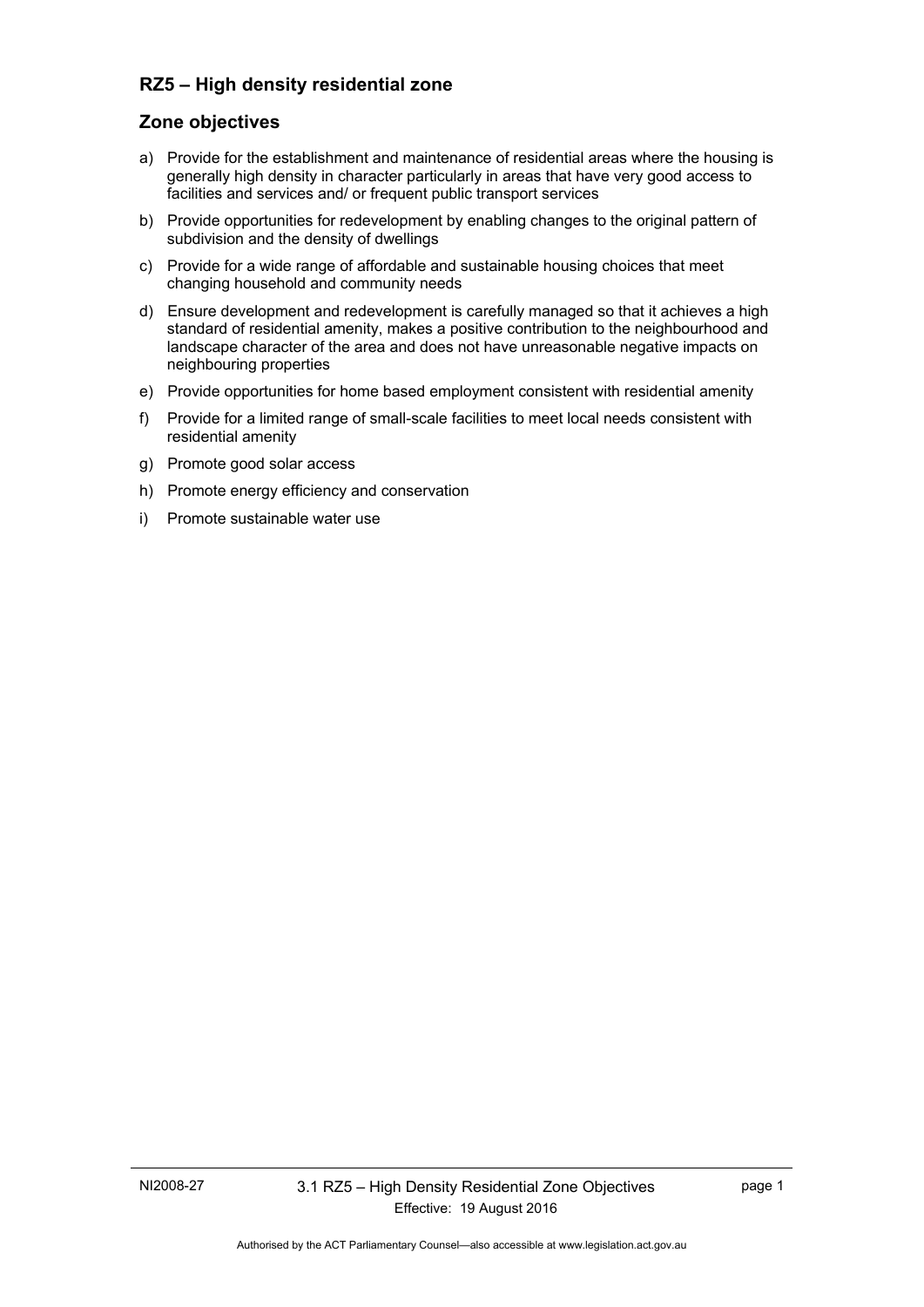# **RZ5 – High density residential zone development table**

## **EXEMPT DEVELOPMENT**

Development approval is not required. Building approval may be required. On leased land, development must be authorised by a lease.

Single dwelling housing – new residential land, subject to section 20 and schedule 1 of the Planning and Development Regulation 2008.

Exempt development identified in section 20 and schedule 1 of the Planning and Development Regulation 2008.

### **ASSESSABLE DEVELOPMENT**

Development application required. On leased land, development must be authorised by a lease.

**MINIMUM ASSESSMENT TRACK** 

**CODE** 

Development application required and assessed in the code track

**Development**

Single dwelling housing that complies with the relevant rules, except where exempted from requiring development approval by section 20 and schedule 1 of the Planning and Development Regulation 2008.

Development specified as additional code track development in a suburb precinct code for land shown on the relevant suburb precinct map

Varying a lease to do one or more of the following:

- 1. express or change the number of approved or lawfully erected dwellings
- 2. allow a *secondary residence* where erection of a *secondary residence* has been approved
- 3. remove, relocate or change easements.

#### **MINIMUM ASSESSMENT TRACK**

#### **MERIT**

Development application required and assessed in the merit track, unless specified in schedule 4 of the Planning and Development Act 2007 (as impact track)

| <b>Development</b>                          |                                             |
|---------------------------------------------|---------------------------------------------|
| ancillary use                               | parkland                                    |
| boarding house                              | residential care accommodation              |
| child care centre                           | retirement village                          |
| community activity centre                   | sign                                        |
| consolidation                               | single dwelling housing (where not exempt   |
|                                             | development or code track assessable)       |
| demolition                                  | secondary residence                         |
| development specified as additional merit   | special dwelling                            |
| track development in a suburb precinct code |                                             |
| for land shown on the relevant suburb       |                                             |
| precinct map                                |                                             |
| guest house                                 | subdivision                                 |
| health facility                             | supportive housing                          |
| home business                               | temporary use                               |
| minor road                                  | varying a lease (where not prohibited, code |
|                                             | track or impact track assessable)           |
| minor use                                   |                                             |
| multi-unit housing                          |                                             |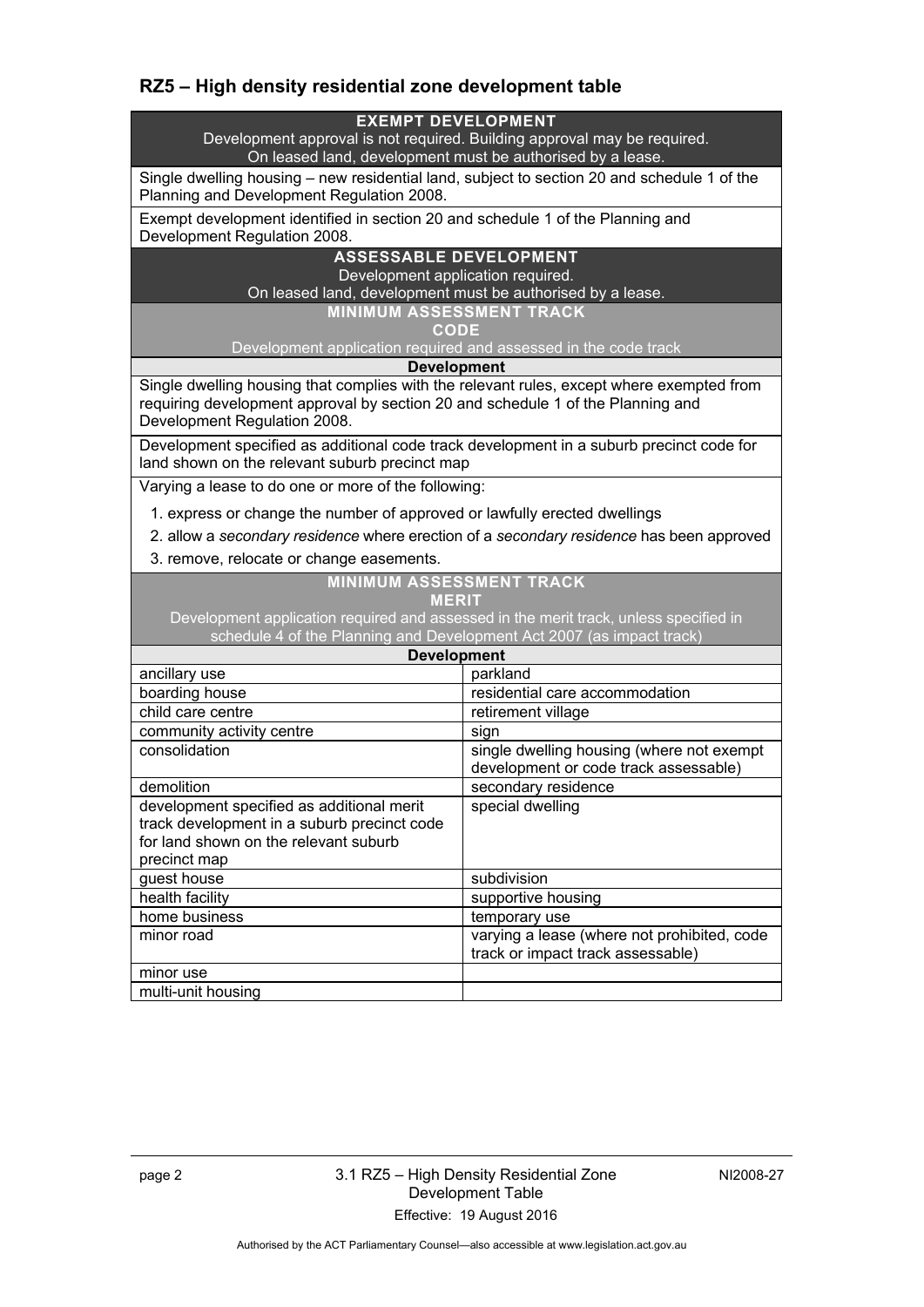|                                                                                                                                                                   | Development application required and assessed in the impact track |  |
|-------------------------------------------------------------------------------------------------------------------------------------------------------------------|-------------------------------------------------------------------|--|
| 1. Development that is not:                                                                                                                                       |                                                                   |  |
| a. Exempt, code track or merit track development (see section 132 of the<br>Planning and Development Act 2007); or                                                |                                                                   |  |
| Prohibited development, other than development that is permitted under s137 of<br>b.<br>the Planning and Development Act 2007.                                    |                                                                   |  |
| Development specified in schedule 4 of the Planning and Development Act 2007 and<br>2.<br>not listed as a prohibited use in this table.                           |                                                                   |  |
| 3.<br>Development that is authorised by a lease and listed as a prohibited use in this table.                                                                     |                                                                   |  |
| Development declared under section 124 or section 125 of the Planning and<br>4.<br>Development Act 2007 and not listed as a prohibited development in this table. |                                                                   |  |
| 5.<br>Varying a lease to add a use assessable under the impact track.                                                                                             |                                                                   |  |
| <b>PROHIBITED DEVELOPMENT</b>                                                                                                                                     |                                                                   |  |
| Development listed below is prohibited development except where it is listed elsewhere in                                                                         |                                                                   |  |
| this development table.                                                                                                                                           |                                                                   |  |
| agriculture                                                                                                                                                       | liquid fuel depot                                                 |  |
| airport                                                                                                                                                           | mining industry                                                   |  |
| animal care facility                                                                                                                                              | mobile home park                                                  |  |
| animal husbandry                                                                                                                                                  | motel                                                             |  |
| aquatic recreation facility                                                                                                                                       | municipal depot                                                   |  |
| bulk landscape supplies                                                                                                                                           | nature conservation area                                          |  |
| business agency                                                                                                                                                   | offensive industry                                                |  |
| car park                                                                                                                                                          | office                                                            |  |
| caretakers residence                                                                                                                                              | outdoor recreation facility                                       |  |
| caravan park/camping ground                                                                                                                                       | overnight camping area                                            |  |
| cemetery                                                                                                                                                          | pedestrian plaza                                                  |  |
| civic administration                                                                                                                                              | place of assembly                                                 |  |
|                                                                                                                                                                   | place of worship                                                  |  |
| club                                                                                                                                                              |                                                                   |  |
| communications facility                                                                                                                                           | plant and equipment hire establishment                            |  |
| community theatre                                                                                                                                                 | plantation forestry                                               |  |
| commercial accommodation unit                                                                                                                                     | produce market                                                    |  |
| corrections facility                                                                                                                                              | public agency                                                     |  |
| craft workshop                                                                                                                                                    | public transport facility                                         |  |
| cultural facility                                                                                                                                                 | railway use                                                       |  |
| defence installation                                                                                                                                              | recyclable materials collection                                   |  |
| development specified as additional<br>prohibited development in a suburb precinct<br>code for land shown on the relevant suburb<br>precinct map                  | recycling facility                                                |  |
| drink establishment                                                                                                                                               | religious associated use                                          |  |
| drive-in cinema                                                                                                                                                   | restaurant                                                        |  |
| educational establishment                                                                                                                                         | sand and gravel extraction                                        |  |
| emergency services facility                                                                                                                                       | scientific research establishment                                 |  |
| farm tourism                                                                                                                                                      | serviced apartment                                                |  |
| freight transport facility                                                                                                                                        | service station                                                   |  |
| funeral parlour                                                                                                                                                   | <b>SHOP</b>                                                       |  |
| general industry                                                                                                                                                  | stock/sale yard                                                   |  |
| group or organised camp                                                                                                                                           | store                                                             |  |
|                                                                                                                                                                   |                                                                   |  |

**MINIMUM ASSESSMENT TRACK IMPACT**

## NI2008-27 3.1 RZ5 – High Density Residential Zone Development Table Effective: 19 August 2016